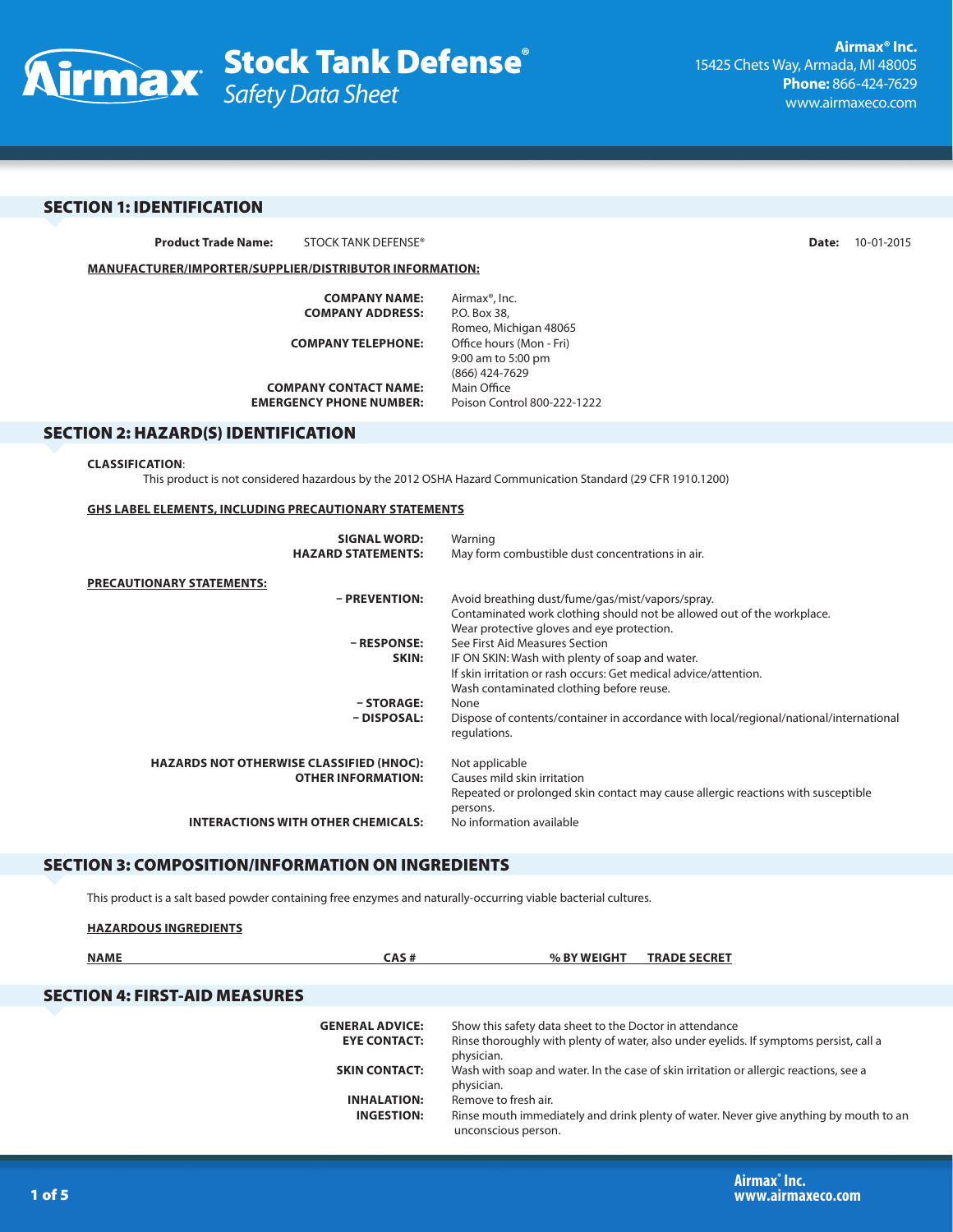

| <b>MOST IMPORTANT SYMPTOMS AND EFFECTS, BOTH</b><br><b>ACUTE AND DELAYED:</b>                                                                               | None                                                                                                                                                                                   |  |
|-------------------------------------------------------------------------------------------------------------------------------------------------------------|----------------------------------------------------------------------------------------------------------------------------------------------------------------------------------------|--|
| <b>INDICATION OF ANY IMMEDIATE MEDICAL ATTENTION</b><br>AND SPECIAL TREATMENT NEEDED:                                                                       | Notes to Physician: None                                                                                                                                                               |  |
| <b>SECTION 5: FIRE-FIGHTING MEASURES</b>                                                                                                                    |                                                                                                                                                                                        |  |
| <b>SUITABLE EXTINGUISHING MEDIA:</b>                                                                                                                        | Use extinguishing measures that are appropriate to local circumstances and the                                                                                                         |  |
| UNSUITABLE EXTINGUISHING MEDIA:<br><b>SPECIFIC HAZARDS ARISING FROM THE CHEMICAL:</b><br><b>UNIFORM FIRE CODE:</b><br><b>HAZARDOUS COMBUSTION PRODUCTS:</b> | surrounding environment.<br>CAUTION: Use of water spray when fighting fire may be inefficient.<br>None<br>None<br>Carbon oxides.                                                       |  |
| <b>EXPLOSION DATA:</b>                                                                                                                                      |                                                                                                                                                                                        |  |
| SENSITIVITY TO MECHANICAL IMPACT:<br><b>SENSITIVITY TO STATIC DISCHARGE:</b>                                                                                | No<br>No                                                                                                                                                                               |  |
| <b>PROTECTIVE EQUIPMENT AND PRECAUTIONS</b><br><b>FOR FIREFIGHTERS:</b>                                                                                     | As in any fire, wear self-contained breathing apparatus, pressure-demand, MSHA/NIOSH<br>(approved or equivalent) and full protective gear.                                             |  |
| <b>SECTION 6: ACCIDENTAL RELEASE MEASURES</b>                                                                                                               |                                                                                                                                                                                        |  |
| PERSONAL PRECAUTIONS, PROTECTIVE EQUIPMENT AND EMERGENCY PROCEDURES:                                                                                        |                                                                                                                                                                                        |  |
| <b>PERSONAL PRECAUTIONS:</b><br><b>ENVIRONMENTAL PRECAUTIONS:</b>                                                                                           | Avoid contact with skin and eyes<br>Refer to protective measures listed in Sections 7 and 8                                                                                            |  |
| <b>METHODS AND MATERIAL FOR CONTAINMENT AND CLEANING UP:</b>                                                                                                |                                                                                                                                                                                        |  |
| <b>CONTAINMENT:</b><br><b>CLEANING UP:</b>                                                                                                                  | Prevent further leakage or spillage if safe to do so.<br>Pick up and transfer to properly labelled containers.                                                                         |  |
| <b>SECTION 7: HANDLING AND STORAGE</b>                                                                                                                      |                                                                                                                                                                                        |  |
| <b>PRECAUTIONS FOR SAFE HANDLING:</b>                                                                                                                       |                                                                                                                                                                                        |  |
| <b>HANDLING:</b>                                                                                                                                            | Handle in accordance with good industrial hygiene and safety practices. Avoid contact<br>with skin and eyes.                                                                           |  |
|                                                                                                                                                             | <b>CONDITIONS FOR SAFE STORAGE, INCLUDING ANY INCOMPATIBILITIES:</b>                                                                                                                   |  |
| <b>STORAGE:</b><br><b>INCOMPATIBLE PRODUCTS:</b>                                                                                                            | Keep container tightly closed.<br>Strong acids and alkalis, and strong oxidizing agents may react with product and<br>de-nature stable enzymes and inactivate bacterial cultures.      |  |
| <b>SECTION 8: EXPOSURE CONTROLS/PERSONAL PROTECTION</b>                                                                                                     |                                                                                                                                                                                        |  |
| <b>CONTROL PARAMETERS:</b>                                                                                                                                  |                                                                                                                                                                                        |  |
| <b>EXPOSURE GUIDELINES:</b>                                                                                                                                 | This product, as supplied, does not contain any hazardous materials with occupational                                                                                                  |  |
| <b>OTHER EXPOSURE GUIDELINES:</b>                                                                                                                           | exposure limits established by the region-specific regulatory bodies.<br>Vacated limits revoked by the Court of Appeals decision in AFL-CIO v. OSHA, 965 F.2d 962<br>(11th Cir., 1992) |  |
| <b>APPROPRIATE ENGINEERING CONTROLS:</b>                                                                                                                    |                                                                                                                                                                                        |  |
| <b>ENGINEERING MEASURES:</b>                                                                                                                                | Showers, Eyewash stations, Ventilation systems.                                                                                                                                        |  |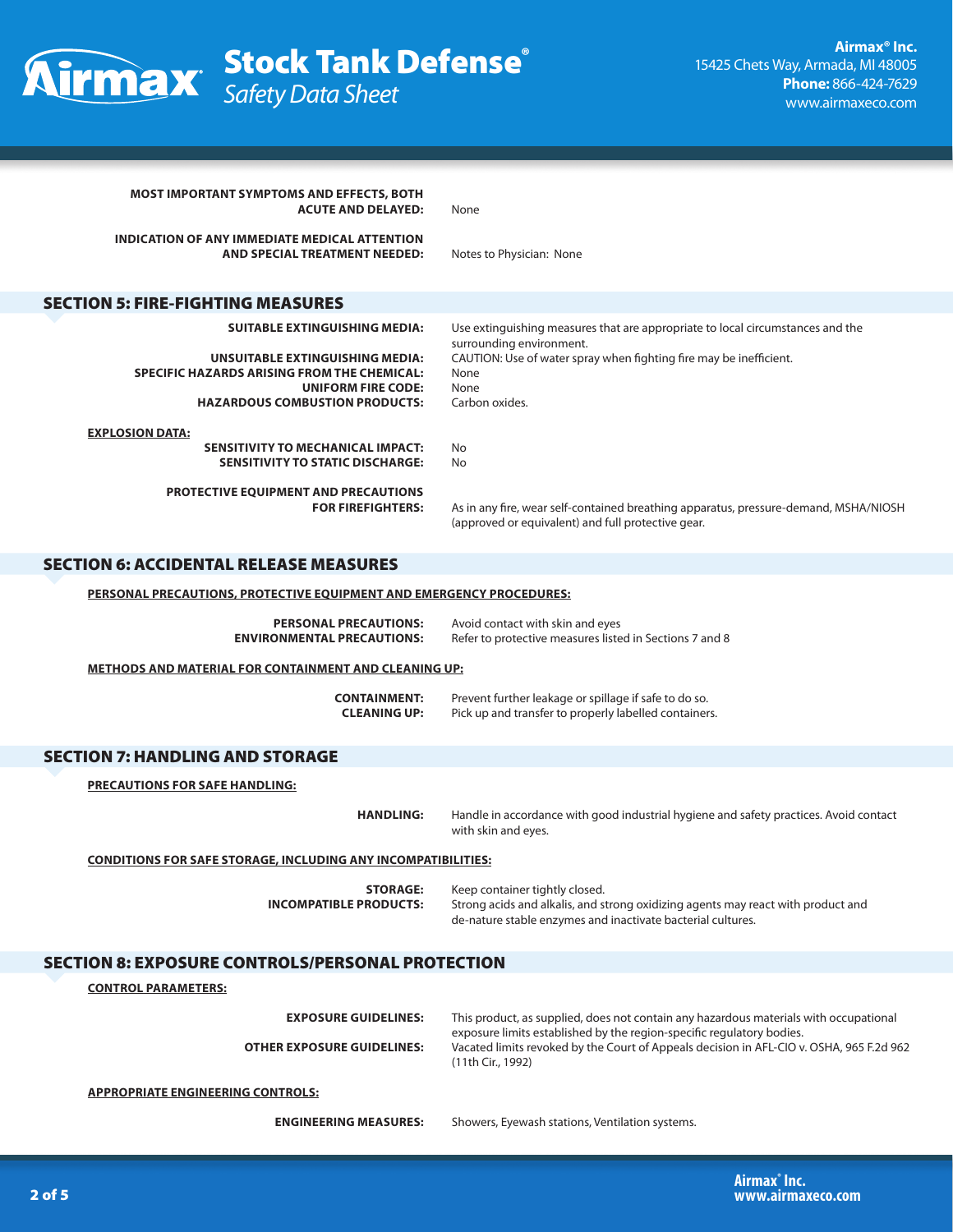

### **INDIVIDUAL PROTECTION MEASURES, SUCH AS PERSONAL PROTECTIVE EQUIPMENT:**

**EYE/FACE PROTECTION:** None required for consumer use. If powder generation is likely to occur, wear safety glasses and a dust mask.

**SKIN AND BODY PROTECTION:** None required for consumer use. Repeated or prolonged contact: Wear protective gloves and protective clothing.

**RESPIRATORY PROTECTION:** No protective equipment is needed under normal use conditions. If exposure limits are exceeded or irritation is experienced, ventilation and evacuation may be required. **HYGIENE MEASURES:** Handle in accordance with good industrial hygiene and safety practices. Take off contaminated clothing and wash before reuse.

## SECTION 9: PHYSICAL AND CHEMICAL PROPERTIES

**PHYSICAL STATE:** Powder **APPEARANCE: ODOR:** Characteristic<br> **ODOR THRESHOLD:** No information **PH:** None **MELTING/FREEZING POINT:** No data available **BOILING POINT/ BOILING RANGE:** None **FLASH POINT:** None **EVAPORATION RATE:** No data available **FLAMMABILITY (SOLID, GAS):** None **UPPER/LOWER FLAMMABILITY LIMITS:** No data available **VAPOR PRESSURE:** No data available **VAPOR DENSITY: SPECIFIC GRAVITY:** No data available<br>**WATER SOLUBILITY:** Dispersible **WATER SOLUBILITY: SOLUBILITY IN OTHER SOLVENTS:** No data available **PARTITION COEFFICIENT: N-OCTANOL/WATER:** No data available **AUTOIGNITION TEMPERATURE:** No data available **VOC CONTENT (%):** Negligible

**ODOR THRESHOLD:** No information available **VISCOSITY:** No data available

## SECTION 10: STABILITY AND REACTIVITY

| <b>REACTIVITY:</b><br><b>CHEMICAL STABILITY:</b><br><b>POSSIBILITY OF HAZARDOUS REACTIONS:</b><br><b>HAZARDOUS POLYMERIZATION:</b> | No data available.<br>Stable under recommended storage conditions.<br>None under normal processing.<br>Hazardous polymerization does not occur. |
|------------------------------------------------------------------------------------------------------------------------------------|-------------------------------------------------------------------------------------------------------------------------------------------------|
| <b>CONDITIONS TO AVOID:</b>                                                                                                        | Do not expose to extreme temperatures for long periods of time. Close containers<br>when not in use.                                            |
| <b>INCOMPATIBLE MATERIALS:</b>                                                                                                     | Strong acids and alkalis, and strong oxidizing agents may react with product and<br>de-nature stable enzymes and inactivate bacterial cultures. |
| <b>HAZARDOUS DECOMPOSITION PRODUCTS:</b>                                                                                           | Carbon oxides.                                                                                                                                  |

## SECTION 11: TOXICOLOGICAL INFORMATION

**INFORMATION ON LIKELY ROUTES OF EXPOSURE: PRODUCT INFORMATION**

**INHALATION:** Specific test data for the mixture is not available.<br>**EYE CONTACT:** Specific test data for the mixture is not available. Specific test data for the mixture is not available. **SKIN CONTACT:** Specific test data for the mixture is not available. **INGESTION:** Specific test data for the mixture is not available. **COMPONENT INFORMATION:** No information available.

**INFORMATION ON TOXICOLOGICAL EFFECTS:**

**SYMPTOMS:** None known.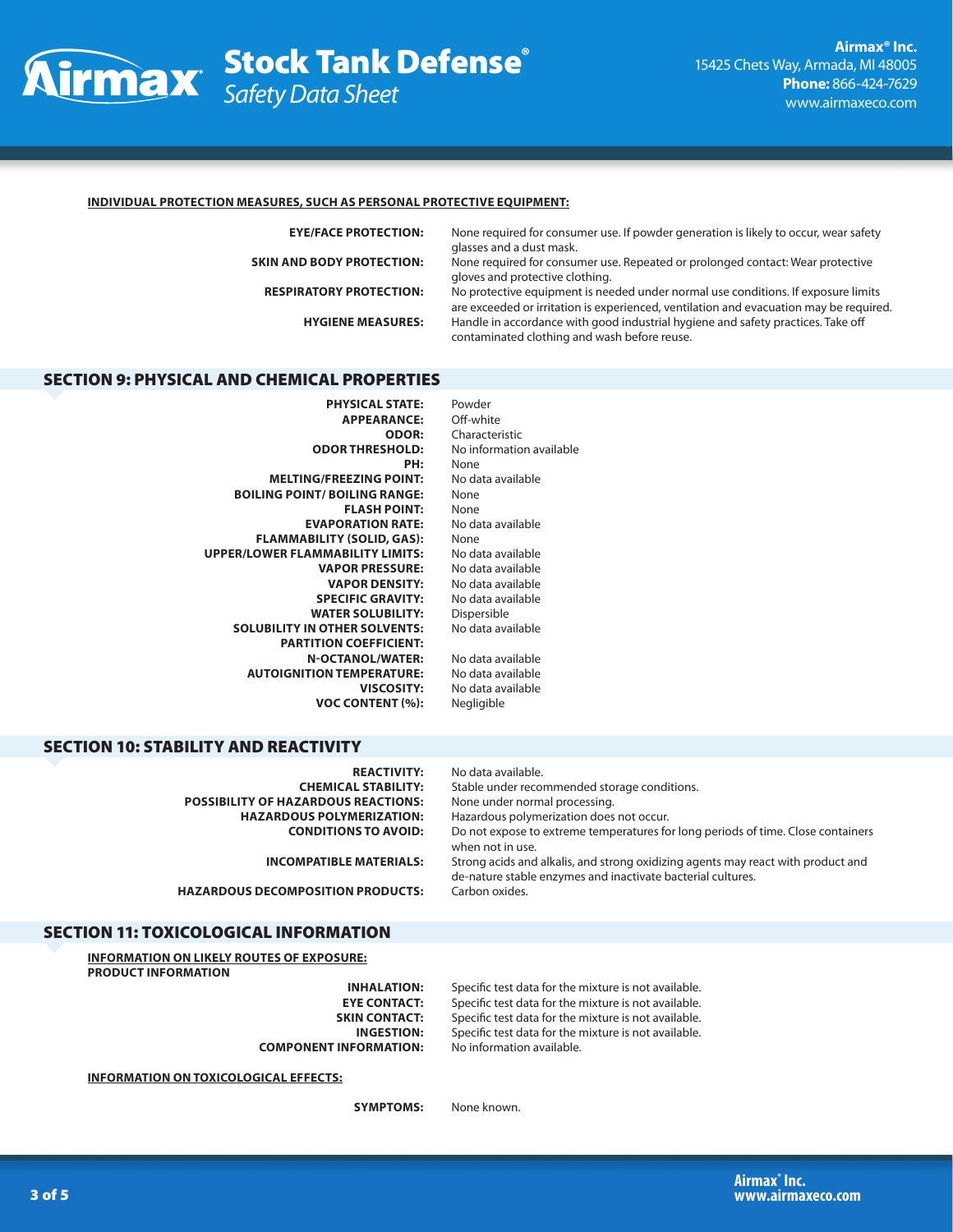

### **DELAYED AND IMMEDIATE EFFECTS AS WELL AS CHRONIC EFFECTS FROM SHORT AND LONG-TERM EXPOSURE:**

**SENSITIZATION:** No information available.<br>**MUTAGENIC EFFECTS:** No information available. **REPRODUCTIVE TOXICITY: STOT – SINGLE EXPOSURE:** No information available.<br> **No information available**<br>
No information available **STOT – REPEATED EXPOSURE: TARGET ORGAN EFFECTS:** Skin. **ASPIRATION HAZARD:** No information available.<br>**EASURES OF TOXICITY:** Not applicable **NUMERICAL MEASURES OF TOXICITY:** 

No information available. **CARCINOGENICITY:** Contains no ingredient listed as a carcinogen. **CHRONIC TOXICITY:** No known effect based on available information.

## SECTION 12: ECOLOGICAL INFORMATION

**ECO-TOXICITY, PERSISTENCE AND DEGRADABILITY,** 

This product is not expected to be dangerous to the environment with respect to mobility, persistency and biodegradability, bio-accumulative potential, aquatic toxicity, and other data related to eco-toxicity. **OTHER ADVERSE EFFECTS:** None known.

SECTION 13: DISPOSAL CONSIDERATIONS

### **WASTE TREATMENT METHODS**

## **DISPOSAL METHODS**:

This material, as supplied, is not a hazardous waste according to Federal Regulations (40 CFR 261). This material could become a hazardous waste if it is mixed with or otherwise comes in contact with a hazardous waste, if chemical additions are made to this material, or if the material is processed or otherwise altered . Consult 40 CFR 261 to determine whether the altered material is a hazardous waste. Consult with the appropriate State, Regional, or Local regulations for additional requirements.

#### **CONTAMINATED PACKAGING**:

Dispose of contents/containers in accordance with local regulations.

## SECTION 14: TRANSPORT INFORMATION

| DOT:<br>PROPER SHIPPING NAME:<br><b>HAZARD CLASS:</b> | Not Regulated<br>Not Regulated<br>N/A |
|-------------------------------------------------------|---------------------------------------|
| <b>TDG:</b>                                           | Not Regulated                         |
| MEX:                                                  | Not Regulated                         |
| <b>ICAO:</b>                                          | Not Regulated                         |
| <b>IATA:</b>                                          | Not Regulated                         |
| IMDG/IMO:                                             | Not Regulated                         |
| RID:                                                  | Not Regulated                         |
| ADR:                                                  | Not Regulated                         |
| ADN:                                                  | Not Regulated                         |
|                                                       |                                       |

### SECTION 15: REGULATORY INFORMATION

**INTERNATIONAL INVENTORIES**

**TSCA:** Complies **DSL:** All components are listed either on the DSL or NDSL

*TSCA – United States Toxic Substances Control Act – Section 8(b) Inventory DSL/NDSL – Canadian Domestic Substances List/Non-Domestic Substances List*

#### **US FEDERAL REGULATIONS**

**SARA 313**:

Section 313 of Title III of the Superfund Amendments and Reauthorization Act of 1986 (SARA). This product does not contain any chemicals which are subject to the reporting requirements of the Act and Title 40 of the Code of Federal Regulations, Part 372

**Airmax® Inc.** 4 of 5 **www.airmaxeco.com**